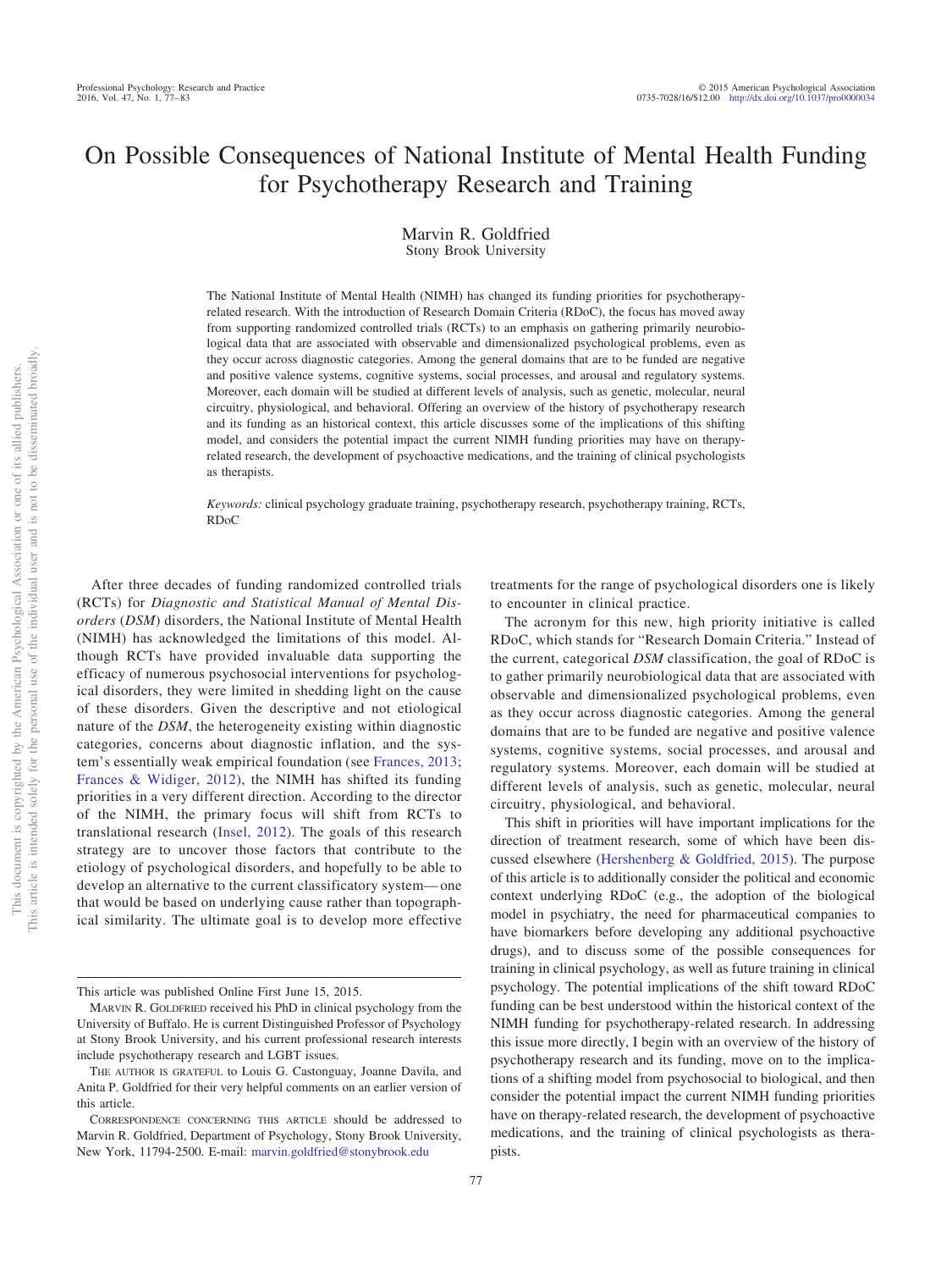# **An Overview of the History of Psychotherapy Research**

More than six decades ago, as a reflection of the paucity of psychotherapy research, it was possible to provide a review of the psychotherapy outcome literature within the confines of a 14-page chapter in the *Annual Review of Psychology* [\(Snyder, 1950\)](#page-6-0). Shortly thereafter, in what many considered a provocative and influential article, [Eysenck \(1952\)](#page-5-4) expressed his concerns about the lack of research evidence for the effectiveness of psychotherapy. Rather than basing the effectiveness of psychotherapy on the therapist's say-so, he argued that controlled research was sorely needed. As research-trained clinical psychologists began to practice therapy following World War II, there began several decades of outcome research to empirically demonstrate that therapy did indeed work.

[Goldfried and Wolfe \(1996\)](#page-5-5) have suggested that outcome research on psychotherapy has gone through three generations. The very earliest work in this area—Generation I—took place in the 1950s and 1960s, and predominantly addressed the very general question "Does therapy work?" Little was done to specify the precise nature of the therapy (which was primarily psychodynamic and eclectic in nature), to differentiate one approach from another, to specify the types of clinical problems studied, or to be very precise in the specification of outcome measures. This has been referred to as the "uniformity myth." [\(Kiesler, 1966\)](#page-5-6). Although Generation I represented a somewhat unsophisticated empirical attempt to grapple with a most complex question on which there was little or no empirical history, it was at least a start.

Generation II addressed a more specific question, namely "What specific interventions are effective with which specific clinical problems?" In doing so, it represented a major shift in therapy research— both conceptually and methodologically. It was in the 1960s and 1970s that behavior therapy introduced not only a new approach to psychosocial treatment, but also a methodology with which it could be studied. Unlike the psychodynamic and experiential approaches that preceded it, behavior therapy had its roots in basic research, not clinical practice, extrapolating findings from laboratory studies of classical and operant conditioning to the clinical setting. This extrapolation was then extended to *any* basic research findings (e.g., cognition, social learning) that might prove useful for clinical innovations [\(Goldfried & Davison, 1976\)](#page-5-7).

Research on behavior therapy, and then on cognitive-behavior therapy, was generously funded by the NIMH and other federal funding agencies, partly because of its empirical foundation, but also because it developed numerous methodological advancements over Generation I. Thus, relevant control groups were used in comparative outcome studies, there was random assignment to treatment conditions, the number of sessions was held constant across conditions, and treatment manuals were developed to specify the nature of the intervention. The research made use of readily available undergraduates, and the "target behaviors" of the interventions consisted of such issues as anxiety in specific situations (e.g., test-taking anxiety), unassertive interpersonal behavior, and poor work habits.

As Generation II researchers were receiving generous research support from the NIMH—most often carried out by clinical psychologists—a dramatic change was occurring in the profession of psychiatry. For the most part, Departments of Psychiatry in medical schools at the time subscribed to a psychodynamic orientation to therapy, and were often looked down on by their more empirically minded colleagues in other departments, as well as by medical students considering residency training [\(Nielsen & Eaton,](#page-6-1) [1981;](#page-6-1) [Yager, Lamotte, Nielsen, & Eaton, 1982\)](#page-6-2). As a consequence, there was an exodus of dynamically oriented faculty from psychiatry departments in the 1970s and 1980s, to be replaced by faculty having a biological approach to treatment [\(Tasman, 1999\)](#page-6-3). This adoption of the biological model in essence was a return to the age of psychiatry (late 19th and early 20th century) that was guided by Krapelin's categorization of mental disorders and the discovery of the biological etiology of specific disorders (e.g., general paresis). As will be noted below, this shift toward biological psychiatry was to have an important impact on the next generation of therapy research.

Generation III of psychotherapy outcome research, which began in the 1980s, adopted many of the methodological advancements made in the previous generation, adding such refinements as the requirement of having adherence and competency checks to evaluate the extent to which, and how competently, therapists followed the manuals. Reflecting the shift toward biological psychiatry, a subtle but very important difference was the use of the medical model in conceptualizing the goal of therapy and its empirical pursuit.

This sea change in policy was based on the predominance of a biological model of mental illness within the NIMH, which had been increasingly dominated by psychiatrists interested in pharmacotherapy and neuroscience [\(Goldfried & Wolfe, 1996\)](#page-5-5). In essence, psychological problems were viewed as having its roots in underlying biological processes, such as chemical imbalances in the brain. Along with this biological orientation, the general approach to the treatment of psychological problems was viewed as paralleling the treatment of physical disorders. Thus, instead of focusing on procedures for changing problematic "target behaviors," such as ineffective interpersonal skills that might be responsible for a patient's anxiety, the medical model of treatment focused on symptoms, diagnosis, and treatment to relieve the overt symptoms. Further, outcome research was reconstrued as "clinical trials," the model used to document the efficacy of drugs. The increasing emphasis on the medical model led to a shift away from making a case formulation that would uncover the relevant dynamics/determinants that would guide treatment. All this occurred within the social and political context of responding to external pressure from Congress, third-party payers, and the public to document the effective treatment of "mental disorders."

Starting in the 1980s, the question addressed in this third generation was "Which treatment packages can best treat which diagnosable clinical disorders?" Research on RCTs was generously funded over the next three decades, including those involving psychodynamic and experiential as well as cognitive– behavioral interventions.

#### **Impact of the Shifting Research Model**

Although much has been learned by three decades of research with the Generation III model of therapy research, it nonetheless had its limitations [\(Castonguay, Barkham, Lutz, & McAleavy,](#page-5-8) [2013;](#page-5-8) [Goldfried & Wolfe, 1996;](#page-5-5) [Westen, Novotny, & Thompson-](#page-6-4)[Brenner, 2004;](#page-6-4) [Westen, Novotny, & Thompson-Brenner, 2005\)](#page-6-5).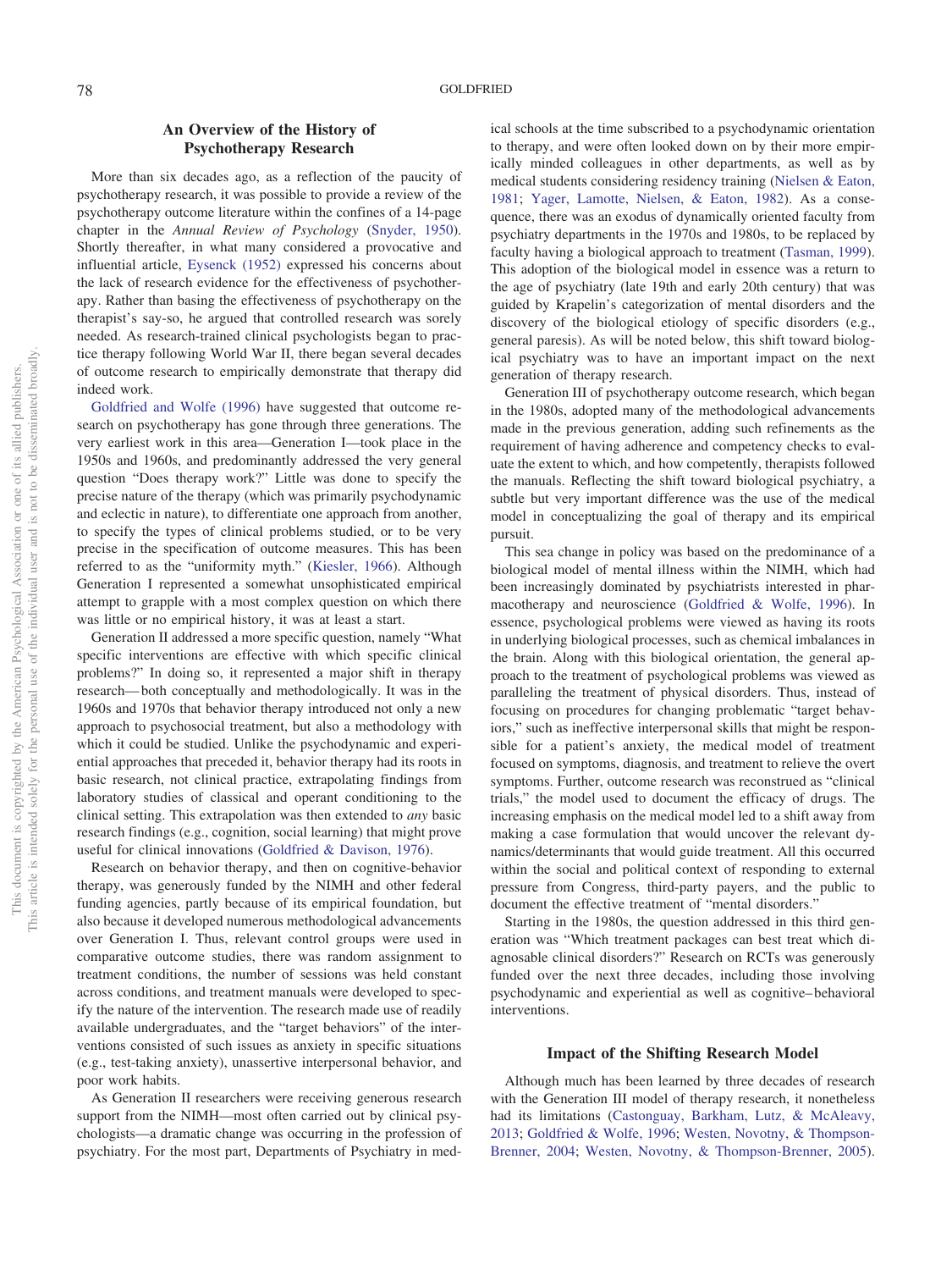Specifically, the model shift brought with it a number of significant unforeseen consequences. It not only changed how we conducted research, but also how we began to think about clinical problems, especially through the medical lens—namely the need to *diagnose* and treat *disorders*. Moreover, the research methodology that called for delivering the treatment according to the specifications of the manual can at times limit clinical judgment and result in adverse outcomes [\(Castonguay, Goldfried, Wiser, Raue, &](#page-5-9) [Hayes, 1996;](#page-5-9) [Henry, Schacht, & Strupp, 1986\)](#page-5-10). It should be noted that in the attempt to have manual-based treatments take into account individual differences, some manuals have made use of modules to tailor treatment to individual needs [\(Castonguay et al.,](#page-5-11)

[2004;](#page-5-11) [Kendall, Chu, Gifford, Hayes, & Nauta, 1998\)](#page-5-12). With the NIMH requirement that the goal of treatment in RCTs be to reduce the symptomotology associated with the different diagnostic disorders—as opposed to more focal problems such as procrastination and unassertiveness—many of the findings resulting from research work carried out during Generation II have gone by the wayside, replaced by the focus on treating *DSM*-disorders. Another unfortunate consequence of this shift was that the priority to demonstrate that therapy worked caused research on therapy process—*how* therapy worked—to become underfunded [\(Goldfried &](#page-5-5) [Wolfe, 1996\)](#page-5-5). As noted above, the shift led to the view that the dynamics/maintaining variables/functional relationships among different cognitive, affective, and behavioral factors were less of a consideration in deciding on treatment. From the vantage point of the medical view of psychopathology, co-occurring problems were now viewed as reflecting "comorbidity"—the patient having more than one disorder in need of treatment. What was not considered within this model is that two clinical problems, such as anxiety and depression may co-occur because they are functionally related. Particularly surprising was that cognitive behavior therapy researchers readily adopted this paradigm shift, even though it went against the orientations' basic foundation that the focus needed to be on what patients "did," not what they "had" [\(Mischel, 1968\)](#page-6-6). Moreover, the notion of comorbidity, along with random assignment to treatment conditions as opposed to treatment decisions based on case formulation, may very well have contributed to making the dissemination of Generation III research findings less appealing to practicing clinicians, as it did not fully inform them about how to deal with the individual patient.

It should be noted that the inherent limitations of *DSM* diagnoses for informing treatment were noted by Allen Frances, chair of *DSM–IV*, during the second decade of Generation III. Indeed, in the introductory chapter to *DSM–IV*, Frances—a clinician as well as a researcher— cautioned that "making a *DSM–IV* diagnosis is only the first step in a comprehensive evaluation" [\(American](#page-5-13) [Psychiatric Association, 1994,](#page-5-13) p. xxv). Given its descriptive and not etiological nature, *DSM–IV* had its clinical limitations, and Frances went on to caution that "the clinician will invariably require considerable information about the person being evaluated beyond that required to make a *DSM–IV* diagnosis" (p. xxv). Consistent with this view, the findings of recent surveys of practitioners using empirically supported treatments for *DSM*diagnosed anxiety disorders have provided information about those clinically relevant mediators and moderators that are not typically taken into account in RCTs [\(Goldfried et al., 2014\)](#page-5-14).

Similar concerns about the limitations of using *DSM* diagnoses as the focus of therapy research have been expressed others (e.g., [Follette & Houts, 1996\)](#page-5-15). The research underpinnings on which the

*DSM* was based, as well as the questionable political/interpersonal factors associated with its development (e.g., the lack of transparency in the process, the existence of personal bias) caused some to question its reliability and validity (e.g., [Kirk & Kutchins, 1992\)](#page-5-16). Also questioned were the financial interests for its development that came from drug companies [\(Whitaker, 2010\)](#page-6-7). From a clinical point of view, it was cautioned that "the field has gotten caught up in a research model that does not faithfully reflect clinical reality" [\(Goldfried & Wolfe, 1996,](#page-5-5) p. 1010). In particular, it was noted that the fact that patients with personality disorders are less likely to do as well in treatment for symptom reduction would indicate that therapy research should address "how certain personality characteristics contribute to the development of anxiety and depression" (p. 1010). Although such a consideration might have been consistent with the conceptualization of psychopathology during Generation II, it was not considered as an option in the use of RCTs for the treatment of *DSM-*disorders. Indeed, in a NIMH recommendation about outcome measures to be used in studying the treatment of panic disorder, only symptom measures were indicated, adding that it was not essential to assess personality variables, as they were not part of Axis I [\(Shear & Maser, 1994\)](#page-6-8). It is the rare practicing clinician who ignores how the patient's personality characteristics can inform treatment. However, in many respects, this limitation may now be moot, as the current NIMH funding practices have moved RCTs to a lower priority.

#### **RDoC: The Current NIMH Funding Priority**

The goal of translational research, which is at the core of the RDoC funding priority, is to have findings from basic research in several domains (e.g., negative and positive valence systems, cognitive systems, social processes, and arousal and regulatory systems) used in developing treatments for psychological disorders. In many respects, it sounds very much like the basic epistemological philosophy noted above as the foundation for cognitive behavior therapy, where basic psychological research was used to develop psychological treatments. Indeed, RDoC has the potential for focusing on more specific problematic and possible etiological variables that can have important implications for the development of psychosocial treatments. Moreover, the potential identification of biomarkers can similarly have implications for the development of more effective psychoactive medications. At the same time, the priority of RDoC funding may have unforeseen implications for the future of clinical psychology. Each of these potential consequences is discussed below.

### **Implications of RDoC for Psychotherapy-Related Research**

Psychotherapy researchers have been most productive in working within the Generation III model, conducting grant-supported studies on *DSM* diagnoses and their treatment. And although we may have become accustomed to this being the way research should be done, the question has been raised as to whether this has been the best way to advance the field. As funding is being diverted from RCTs to other areas, it may provide us with an opportunity to become free of the constraints associated with the *DSM*, returning to an aspect of the earlier therapy outcome mod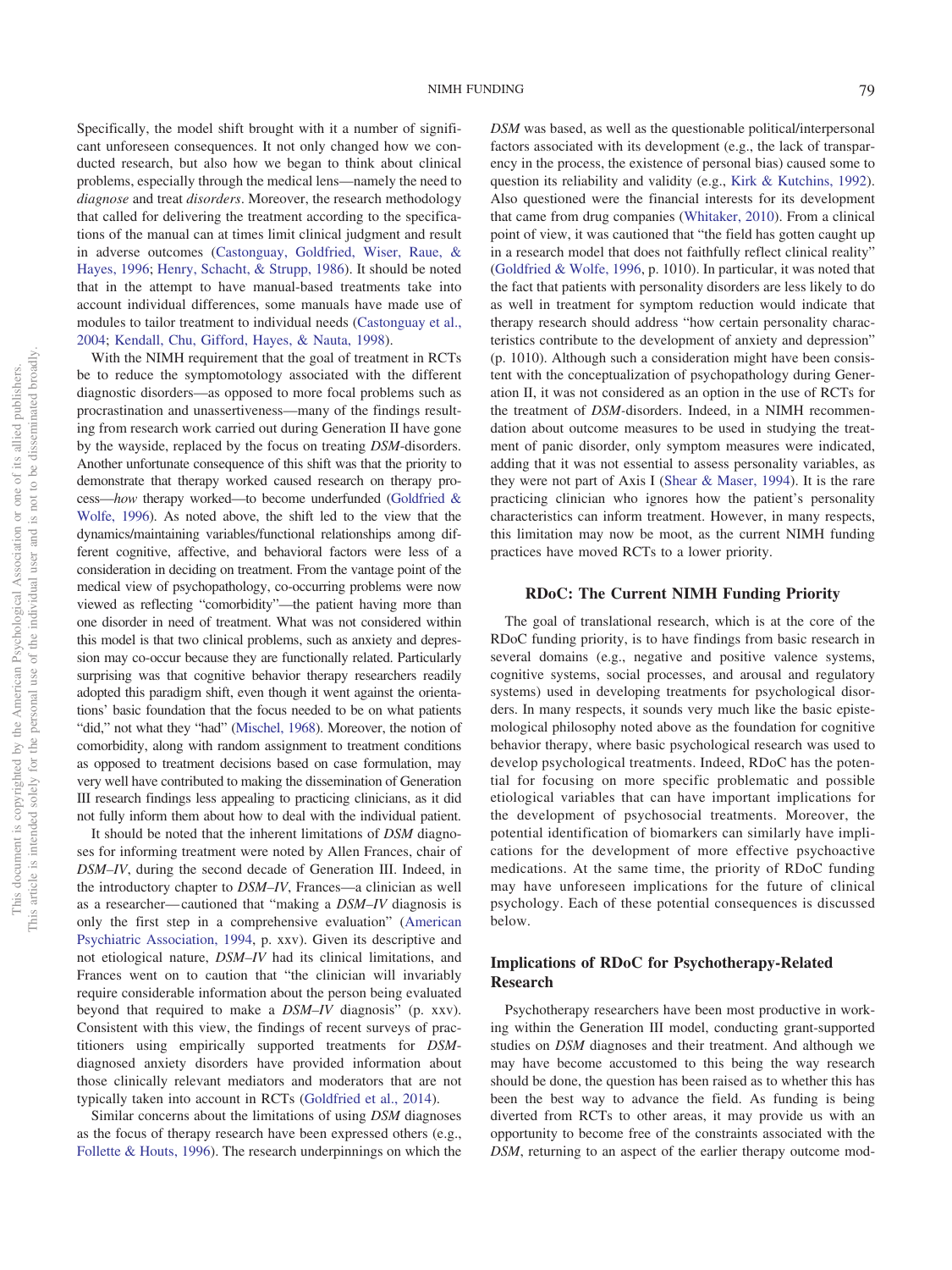el—Generation II—where the research addressed more focal, dimensional, and clinically relevant issues, such as interventions for emotional dysregulation, perfectionism, and unassertive interpersonal behavior. Thus instead of treating global syndromes, our research efforts, like that which often happens in clinical practice, might be addressed toward learning more about how to improve the psychological functioning of our clients— by focusing on more specific issues and their related interventions.

The primary emphasis on RCTs over the past several decades has also led us to equate this form of evidence for psychosocial interventions as being the primary, if not the only form of therapyrelevant evidence [\(Beck et al., 2014;](#page-5-17) [Castonguay & Oltmanns,](#page-5-18) [2013\)](#page-5-18). Often ignored have been the results of research on psychopathology, as well as basic research findings on cognition, affect, and behavior. There was also a dramatic decrease in funding for psychotherapy process research, which was reduced by more than 60% in the late 1980s [\(Wolfe, 1993\)](#page-6-9). With the unfortunate decrease in funding for process research during Generation III, we have tended to deemphasize the need for important information on *how* therapy works. The domains of research associated with RDoC, however, may help us to shift our empirical focus more to the clinically relevant mediators and moderators associated with psychosocial interventions [\(Hershenberg & Goldfried, 2015\)](#page-5-3). For example, the focus on positive and negative valence systems can play an important role in learning more about psychosocial interventions, as it parallels what has been referred to as standards for self-reinforcement, whereby excessive perfectionism and selfcriticism may be studied as an important mediator for such clinical problems as depression [\(Bandura, 1969\)](#page-5-19). Moreover, the focus on cognitive systems and how they relate to different forms of psychopathology can have important implications for what we may learn about executive functioning as it relates to cognitively focused interventions.

Clinical psychologists, with their knowledge and expertise in psychopathology, are particularly well equipped to study the domains outlined in RDoC. Although it is hard to predict how long the new funding priority will continue, past funding initiatives lasted two decades for Generation II of psychotherapy research, and three decades for Generation III. And although many researchers will understandably be excited by conducting work in this new frontier, there nonetheless are several questions about which to be concerned. Will our knowledge of neuroscience research findings have anything to add to the guidelines for psychosocial intervention? Conceptually, does neuroscience have the potential for differentiating nuanced cognitive processes, such as the reevaluation of an unrealistic belief? What impact will the focus on the neuroscience of psychological processes have on the recognition of the therapy relationship in the change process? Of major concern is that this shift in the NIMH funding for research to uncover biological causes of psychological disorders may eclipse the funding for psychotherapy research.

## **Implications of RDoC for the Development of Psychoactive Drugs**

As noted above, the goal of translational research is to have findings from basic research used in developing treatments for psychological disorders, or as it sometimes known, "from bench to bedside." It was also acknowledged above that RDoC has the potential for focusing on more specific problematic and potentially etiological variables that characterized the research done during Generation II (e.g., unassertiveness). However, there is a major difference. The key issue is whether the primary goal is to shed light on psychological or biological variables, namely: From whose bench to whose bedside? What has not been emphasized in the literature is the fact that the RDoC focus stems from the desire to develop more effective psychoactive drugs for the treatment of brain diseases [\(Insel, 2012\)](#page-5-2). Indeed, the concept of translational research is part of a larger initiative within the practice of medicine itself, and the National Center for Advancing Translational Sciences (NCATS) was established within the National Institutes of Health (NIH) in 2011 to help facilitate "treatments and cures for disease" [\(http://www.ncats.nih.gov/\)](http://www.ncats.nih.gov/). In addition to facilitating basic research to discover specific molecules and biomarkers that could be the "targets" on which a drug can act, NCATS has also been committed to developing partnerships among universities, pharmaceutical houses, and biotechnical companies. Insel has referred to this research initiative and its associated partnerships as "exciting opportunities for drug discovery and development" [\(In](#page-5-2)[sel, 2012.](#page-5-2) p. 1). It most certainly can be argued that for some severe clinical disorders, important biomarkers may be uncovered, which can result in the development of more effective medications for the treatment of such disorders as schizophrenia and autism. However, of concern is that the funding for research on biomarkers may eclipse research on psychological variables and on psychotherapy research [\(Gaudiano & Miller, 2013;](#page-5-20) [Kirmayer & Crafa,](#page-5-21) [2014\)](#page-5-21).

The current RDoC initiative may be readily understood in light of the transition from Generation II to Generation III research, approaching psychological problems as one might medical disorders, as well as the shift within psychiatry from a psychosocial to a biological model. Of particular relevance, however, has been the more recent decision on the part of pharmaceutical companies to drastically cut back on their research efforts to develop new psychoactive drugs [\(van Gerven & Cohen, 2011\)](#page-6-10). The uncertain likelihood of developing a new drug that will be more effective than a generic competitor, together with the current requirement that the results of all RCTs associated with drug development be made transparent, has made the investment of large sums of money in drug development too risky [\(van Gerven & Cohen, 2011\)](#page-6-10). What pharmaceutical houses and biotechnical companies need are data on biomarkers on which to base future psychoactive drug development.

Although the RDoC priority is presented as being preliminary, and makes passing reference to the importance of psychosocial treatments— especially cognitive behavior therapy—the primary focus is based on the premise that psychological problems are best understood as "disorders of brain circuits" [\(Insel, 2012,](#page-5-2) p. 3), and that they are therefore subcategories of medical disorders. Whether or not our knowledge of brain chemistry or other biological factors will help us to develop better drugs to treat psychological problems is clearly an open question. It has been vigorously argued that the reductionistic approach of RDoC is unlikely to succeed in capturing the nuances and varieties of psychological problems (e.g., [Miller, 2010\)](#page-6-11). Can a drug be developed that will clinically reduce a person's anxiety or depression that is due to ineffective work habits? Some who have been critical of using *DSM*-diagnoses to understand psychological problems as medical diseases, as well as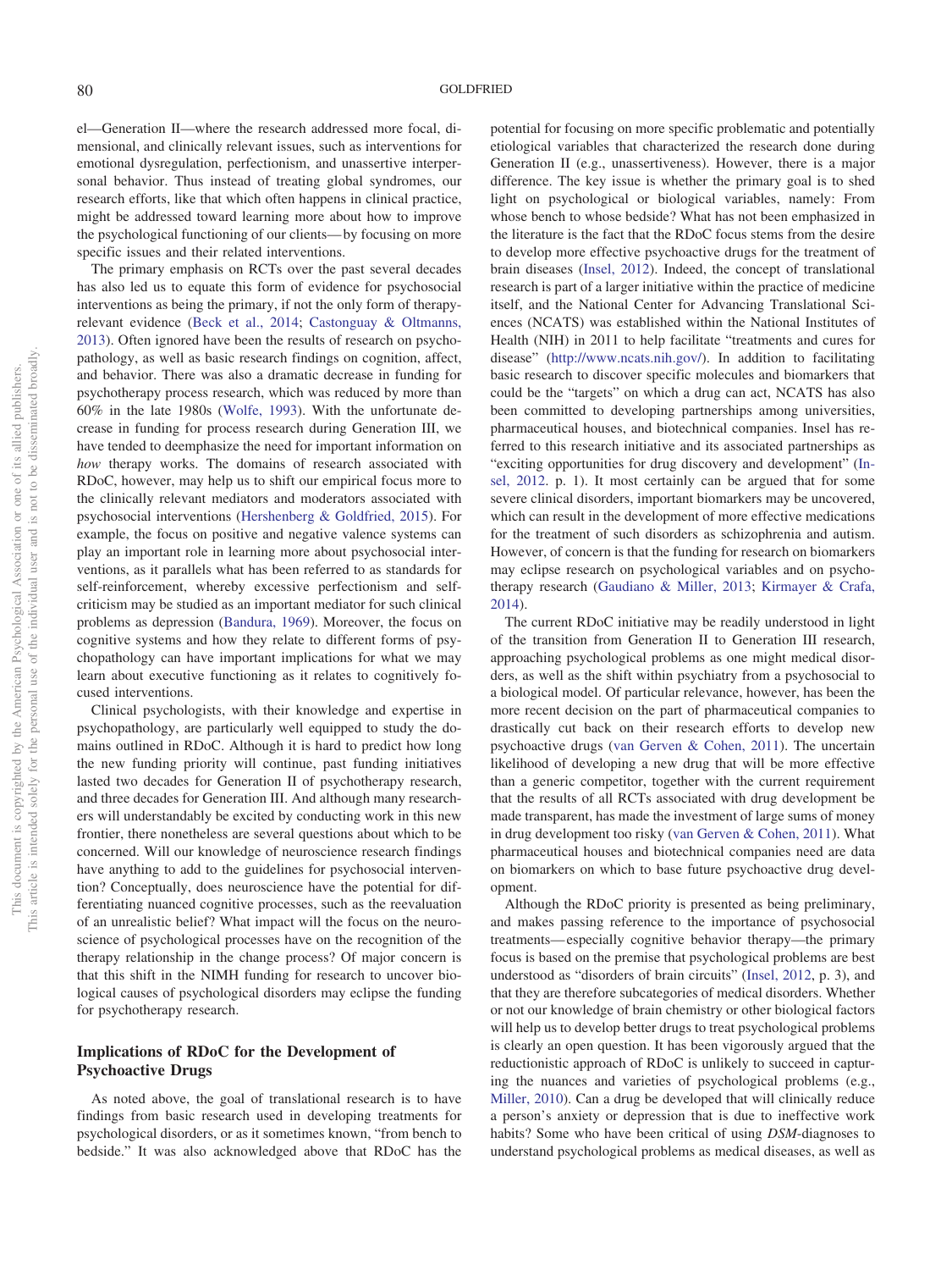how the diagnostic system has been used by pharmaceutical companies to market drugs, have questioned the "unrealistic goal of transforming psychiatric diagnosis by somehow basing it on the exciting findings of neuroscience" [\(Frances, 2013,](#page-5-0) p. 171). And although there are undoubtedly genetic and other biological factors that influence psychological behavior, it is overly simplistic to ignore the fact that this is only part of what contributes to human functioning. As cognitive psychology has emphasized, both "top down" and "bottom up" perspectives are needed to fully understand a phenomenon, as its meaning can change as a result of the larger context in which it appears (e.g., the word "ball" has very different meanings in the context of a playground as opposed to a festival). The concern is that the RDoC initiative lacks the needed context in order to fully understand psychological problems.

At this point, whether the NIMH initiative will achieve its mission remains to be seen. For the field to make true progress, it will be important for the NIMH to encourage collaboration with both psychological researchers and practitioners, as they can provide the broader context within which biological factors can be understood. It is limiting to treat individuals as if they were psychologically disembodied organisms that are uninfluenced by psychosocial variables. Moreover, there is an accumulating body of evidence that psychological treatment can produce changes in the brain [\(Karlsson, 2011\)](#page-5-22). However, regardless of whether the research associated with RDoC funding will be successful or not, there may important consequences for the future training of clinical psychologists.

# **Implications of RDoC for Training in Clinical Psychology**

Over the years, the role of clinical psychologists has evolved from its original focus on research and assessment to the delivery of psychotherapeutic services [\(Freedheim, 2013;](#page-5-23) [Norcross, Van](#page-6-12)[denbos, & Freedheim, 2011;](#page-6-12) [Norcross & Karpiak, 2012\)](#page-6-13). Before World War II, clinical psychologists in the United States were trained in research, and when they worked in applied settings, they functioned as clinical assessors. Because of the shortage of therapists to deal with psychologically disturbed returning veterans, clinical psychologists were pressed into service to adopt this role in the mid and late 1940s [\(Norcross et al., 2011\)](#page-6-12). They did so with minimal training in therapy, which at the time was predominantly psychodynamic in orientation. It was not until the Boulder training conference that a curriculum was put in place to prepare clinical psychologists as both researchers and therapists [\(Raimy, 1950\)](#page-6-14). The notion of training scientist-practitioners was exciting, as it allowed both vantage points to be brought to bear on the same phenomena. Clinical psychologists could read and evaluate the research literature relevant to practice, and could also offer clinical observations that could inform future research. Moreover, whatever limitations existed from one vantage point could be complemented by the other.

The field is currently undergoing some important changes, and the growing importance of research efforts that are consistent with RDoC priorities is likely to have significant implications for the role of the clinical psychologist. Indeed, there is reason to question whether the model of Ph.D. clinical psychology programs to train students to be therapists as well as researchers can continue to exist in the future.

As is already happening in clinical psychology programs, psychology departments, and universities as a whole, there is a very high priority on hiring faculty having expertise in neuroscience. Given the economic state of universities throughout the country, it is no surprise that hiring priority is given to individuals likely to bring in grant funding. With the NIMH emphasis on RDoC research, funding is increasingly likely to be in the area of neuroscience. As a result, it is also likely that we will see the shift in faculty interests within clinical psychology (as well as other areas of psychology) toward neuroscience, both in research and in the training of future clinical psychologists. Inasmuch as many of the graduate programs in clinical psychology are based on a mentorship basis, it is very likely that those applying for admission to clinical programs will be doing so in hope of doing work on neuroscience.

With this shift in research focus, there very well may be the need to change the clinical curricula to provide graduate students with the knowledge of neuroscience needed to obtain academic positions, to receive research funding, and to advance in their careers. Given the already heavy course load in existing in Ph.D clinical programs, it may not be practical to add still more requirements; something will need to be eliminated. In addition to needing to make space in the curricula for training students to do neuroscience research, at some point in the future, faculty having interest and competence in psychotherapy research and practice are likely to be replaced by those more interested in neuroscience. Hence, there may also be fewer faculty capable of teaching therapy courses.

It should be noted that there are other factors that have implications for changes in the clinical curriculum. In light of the fact that much of therapy is currently being conducted by masters level professionals (e.g., social workers, psychiatric nurses, counselors, and marriage and family therapists), it is not unreasonable to expect that psychotherapy courses and practicum in Ph.D programs might be reduced. With a growing trend for mental health professionals to learn about conducting therapy by means of treatment manuals— however limiting that might be in reality—it will be increasingly difficult to justify the amount of time needed to train Ph.D. clinical psychologists as therapists. Another factor that has implications for graduate training is a shifting emphasis as a result of the increasing demand to train clinical psychologists for prescription activities. Moreover, questions have also been raised as to whether the one-to-one model of conducting therapy is the best way to meet societal mental health needs, and that other models, such as those based on Internet and computer-based interventions, should be adopted.

This possible change in the clinical psychology curriculum is not unlike what happened in psychiatry departments when they shifted from an emphasis on psychotherapy to biological psychiatry. As noted earlier, starting in the 1970s and continuing through the 1980s, there was a mass exodus of psychodynamic faculty from psychiatry departments. Even the more empirically based behavioral and cognitive– behavioral movement in the field could not replace the growing emphasis on the interest in biological processes underlying psychological disorders. This increased emphasis on biological psychiatry led to "intense competition for curriculum time, producing a situation in which there is decreasing curriculum and supervisory time devoted to psychotherapy train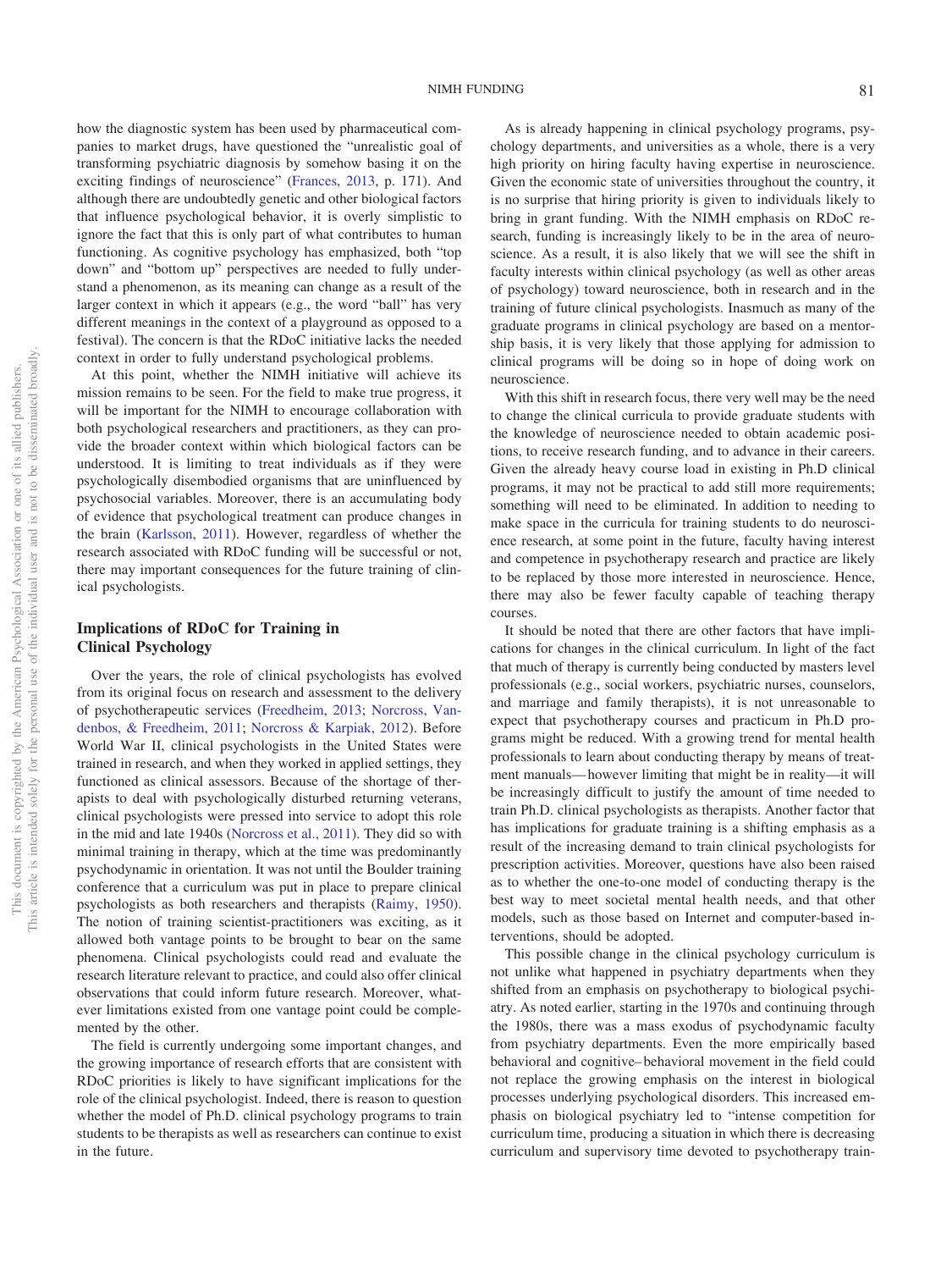ing at the same time that there are few faculty available to teach it" [\(Tasman, 1999,](#page-6-3) pp. 187–188).

#### **Concluding Comment**

Much of where we go as a field depends on what professional issues and questions are reinforced, and the NIMH has always played a key role in influencing the direction of clinical psychology. To the extent that funding priorities move research efforts in the direction of biological psychiatry, progress in psychotherapy research may become more difficult. And although research on those cognitive, affective, and behavioral processes underlying psychopathology are likely to be beneficial, research on such variables and their neurobiological correlates will result in the movement away from research on psychosocial interventions.

It is totally understandable why the NIMH and psychiatry would want to have the next several decades devoted to searching for biomarkers of mental diseases. Indeed, much may be learned as a result of research in this area, including the development of more effective psychotropic drugs. Still, there is reason for concern about the possible side effects—not of the drugs, but of the initiative itself. Research and grants clearly play an essential role in academic advancement and career development. As a result, there is concern not only for what may happen to psychotherapy research, but also for clinical training and the identity of Ph.D. clinical psychology programs.

Should these concerns eventually come to pass, the profession of clinical psychology would ironically come full circle. The Ph.D. in clinical psychology started out primarily as a research degree, and it was the need for more therapists during World War II that expanded the role of psychologist in the United States to be that of therapist as well as researcher. A related irony is that the profession of psychiatry has already come full circle, starting with Freud the neurologist, moving to the development of the talking cure, and returning to neuroscience.

Although predictions about the future of the profession can be notoriously inaccurate, I nonetheless believe that raising concerns about the direction in which we may be headed professionally are justified. Regardless of intent, and regardless of its likelihood of success, the RDoC initiative will guide funding priorities for the foreseeable future, with potentially dramatic consequences for research and training in clinical psychology.

#### **References**

- <span id="page-5-13"></span>American Psychiatric Association. (1994). *Diagnostic and statistical manual of mental disorders* (4th ed.). Washington, DC: Author.
- <span id="page-5-19"></span>Bandura, A. (1969). *Principles of behavior modification*. New York: Holt, Rinehart & Winston.
- <span id="page-5-17"></span>Beck, J. G., Castonguay, L. G., Chronis-Tuscano, A., Klonsky, E. D., McGinn, L. K., & Youngstrom, E. A. (2014). Principles for training in evidence-based psychology: Recommendations for the graduate curricula in clinical Psychology. *Clinical Psychology: Science and Practice, 21,* 410 – 424. <http://dx.doi.org/10.1111/cpsp.12079>
- <span id="page-5-8"></span>Castonguay, L. G., Barkham, M., Lutz, W., & McAleavy, A. (2013). Practice-oriented research: Approaches and applications. In M. J. Lambert (Ed.), *Bergin and Garfield's Handbook of psychotherapy and behavior change* (6th ed., pp. 85–133). Hoboken, NJ: Wiley.
- <span id="page-5-9"></span>Castonguay, L. G., Goldfried, M. R., Wiser, S., Raue, P. J., & Hayes, A. M. (1996). Predicting the effect of cognitive therapy for depression: A study

of unique and common factors. *Journal of Consulting and Clinical Psychology, 64,* 497–504. [http://dx.doi.org/10.1037/0022-006X.64.3](http://dx.doi.org/10.1037/0022-006X.64.3.497) [.497](http://dx.doi.org/10.1037/0022-006X.64.3.497)

- <span id="page-5-18"></span>Castonguay, L. G., & Oltmanns, T. F. (Eds.). (2013). *Psychopathology: From science to practice*. New York, NY: Guilford Press.
- <span id="page-5-11"></span>Castonguay, L. G., Schut, A. J., Aikens, D. E., Constantino, M. J., Laurenceau, J.-P., Bologh, L., & Burns, D. D. (2004). Integrative cognitive therapy for depression: A preliminary investigation. *Journal of Psychotherapy Integration, 14,* 4 –20. [http://dx.doi.org/10.1037/1053-0479.14](http://dx.doi.org/10.1037/1053-0479.14.1.4) [.1.4](http://dx.doi.org/10.1037/1053-0479.14.1.4)
- <span id="page-5-4"></span>Eysenck, H. J. (1952). The effects of psychotherapy: An evaluation. *Journal of Consulting Psychology, 16,* 319 –324. [http://dx.doi.org/](http://dx.doi.org/10.1037/h0063633) [10.1037/h0063633](http://dx.doi.org/10.1037/h0063633)
- <span id="page-5-15"></span>Follette, W. C., & Houts, A. C. (1996). Models of scientific progress and the role of theory in taxonomy development: A case study of the DSM. Journal of Consulting and Clinical Psychology, 64, 1120-1132. [http://](http://dx.doi.org/10.1037/0022-006X.64.6.1120) [dx.doi.org/10.1037/0022-006X.64.6.1120](http://dx.doi.org/10.1037/0022-006X.64.6.1120)
- <span id="page-5-0"></span>Frances, A. J. (2013). *Saving normal: An insider's revolt against out-ofcontrol psychiatric diagnosis, DSM–5, big pharma, and the medicalization of ordinary life*. New York, NY: HarperCollins.
- <span id="page-5-1"></span>Frances, A. J., & Widiger, T. (2012). Psychiatric diagnosis: Lessons from the *DSM*-*IV* past and cautions for the *DSM*-*5* future. *Annual Review of Clinical Psychology, 8,* 109 –130. [http://dx.doi.org/10.1146/annurev](http://dx.doi.org/10.1146/annurev-clinpsy-032511-143102)[clinpsy-032511-143102](http://dx.doi.org/10.1146/annurev-clinpsy-032511-143102)
- <span id="page-5-23"></span>Freedheim, D. K. (Ed.). (2013). *Handbook of psychology* (Vol. 1). Hoboken, NJ: Wiley.
- <span id="page-5-20"></span>Gaudiano, B. A., & Miller, I. W. (2013). The evidence-based practice of psychotherapy: Facing the challenges that lie ahead. *Clinical Psychology Review, 33,* 813– 824. <http://dx.doi.org/10.1016/j.cpr.2013.04.004>
- <span id="page-5-7"></span>Goldfried, M. R., & Davison, G. C. (1976). *Clinical behavior therapy*. New York, NY: Holt, Rinehart, & Winston.
- <span id="page-5-14"></span>Goldfried, M. R., Newman, M. G., Castonguay, L. G., Fuertes, J. N., Magnavita, J. J., Sobell, L., & Wolf, A. W. (2014). On the dissemination of clinical experiences in using empirically supported treatments. *Behavior Therapy, 45,* 3– 6. <http://dx.doi.org/10.1016/j.beth.2013.09.007>
- <span id="page-5-5"></span>Goldfried, M. R., & Wolfe, B. E. (1996). Psychotherapy practice and research. Repairing a strained relationship. *American Psychologist, 51,* 1007–1016. <http://dx.doi.org/10.1037/0003-066X.51.10.1007>
- <span id="page-5-10"></span>Henry, W. P., Schacht, T. E., & Strupp, H. H. (1986). Structural analysis of social behavior: Application to a study of interpersonal process in differential psychotherapeutic outcome. *Journal of Consulting and Clinical Psychology, 54,* 27–31. [http://dx.doi.org/10.1037/0022-006X.54](http://dx.doi.org/10.1037/0022-006X.54.1.27) [.1.27](http://dx.doi.org/10.1037/0022-006X.54.1.27)
- <span id="page-5-3"></span>Hershenberg, R., & Goldfried, M. R. (2015). Implications of RDoC for the research and practice of psychotherapy. *Behavior Therapy, 46,* 156 –165. <http://dx.doi.org/10.1016/j.beth.2014.09.014>
- <span id="page-5-2"></span>Insel, T. R. (2012). Next-generation treatments for mental disorders. *Science Translational Medicine, 4,* 155ps19. [http://dx.doi.org/10.1126/](http://dx.doi.org/10.1126/scitranslmed.3004873) [scitranslmed.3004873](http://dx.doi.org/10.1126/scitranslmed.3004873)
- <span id="page-5-22"></span>Karlsson, H. (2011). How psychotherapy change the brain. *Psychiatric Times, 28,* 1–5.
- <span id="page-5-12"></span>Kendall, P. C., Chu, B., Gifford, P., Hayes, C., & Nauta, M. (1998). Breathing life into a manual: Flexibility and creativity with manualbased treatments. *Cognitive and Behavioral Practice, 5,* 177–198. [http://](http://dx.doi.org/10.1016/S1077-7229%2898%2980004-7) [dx.doi.org/10.1016/S1077-7229\(98\)80004-7](http://dx.doi.org/10.1016/S1077-7229%2898%2980004-7)
- <span id="page-5-6"></span>Kiesler, D. J. (1966). Some myths of psychotherapy research and the search for a paradigm. *Psychological Bulletin, 65,* 110 –136. [http://dx](http://dx.doi.org/10.1037/h0022911) [.doi.org/10.1037/h0022911](http://dx.doi.org/10.1037/h0022911)
- <span id="page-5-16"></span>Kirk, S. A., & Kutchins, H. (1992). *The selling of DSM: The rhetoric of science in psychiatry*. New York, NY: Aldine de Gruyther.
- <span id="page-5-21"></span>Kirmayer, L. J., & Crafa, D. (2014). What kind of science for psychiatry? *Frontiers in Human Neuroscience, 20,* ArtID:435.